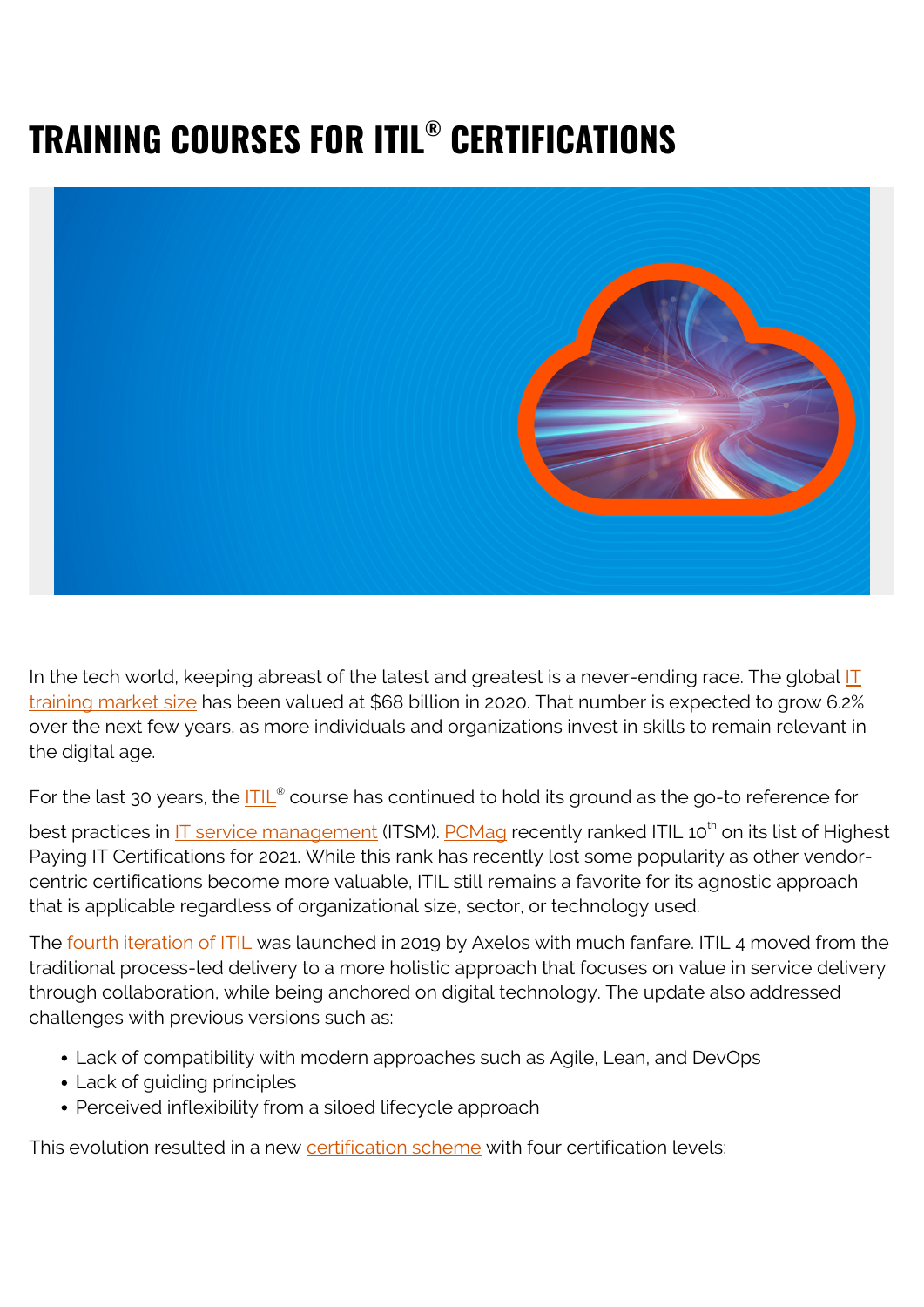

Only three levels have training courses, and I'll give a brief overview of each training course here.

*(This article is part of our [ITIL 4 Guide](https://blogs.bmc.com/blogs/itil-4/). Use the right-hand menu to navigate.)*

# **Training for the ITIL Foundation certification**

**Course type:** Self-study or formal course

**Course length**: 3 days

**Exam format:** Online with 40 multiple choice questions

**Pass rate:** 65% (26 correct answers)

The ITIL 4 Foundation course introduces participants to the ITIL framework with a focus on the following topics:

- [Key concepts of service management](https://blogs.bmc.com/blogs/itil-key-concepts-service-management/) including value creation and service relationships
- The [4 dimensions](https://blogs.bmc.com/blogs/itil-four-dimensions-service-management/) of service management
- The [ITIL service value system \(SVS\)](https://blogs.bmc.com/blogs/itil-service-value-system/) including quiding principles and the [service value chain](https://blogs.bmc.com/blogs/itil-service-value-chain/)
- 7 key ITIL practices

The course publication includes a story of a fictitious car hire company that is undergoing a transformation to modernize its services and improve its customer satisfaction and retention levels through the adoption of ITIL. This story enables participants to connect the ITIL concepts with real world application and runs as a golden thread throughout the course.

The ITIL 4 Foundation course takes 3 days and can be done through self-study or a formal training course. The course has no prerequisites. To attain the certification, you will sit for a 40-question multiple choice online exam. This a closed book exam has a pass rate is 65% (26 correct answers), with the level of thinking required being **Bloom's levels 1** (recalling) and 2 (understanding).

#### *(Prepare with our [ITIL 4 Foundation study guide](https://blogs.bmc.com/blogs/itil-foundation-study-guide/).)*

After passing the exam, you have the option of two streams depending on your career goals: Managing Professional or Strategic Leader.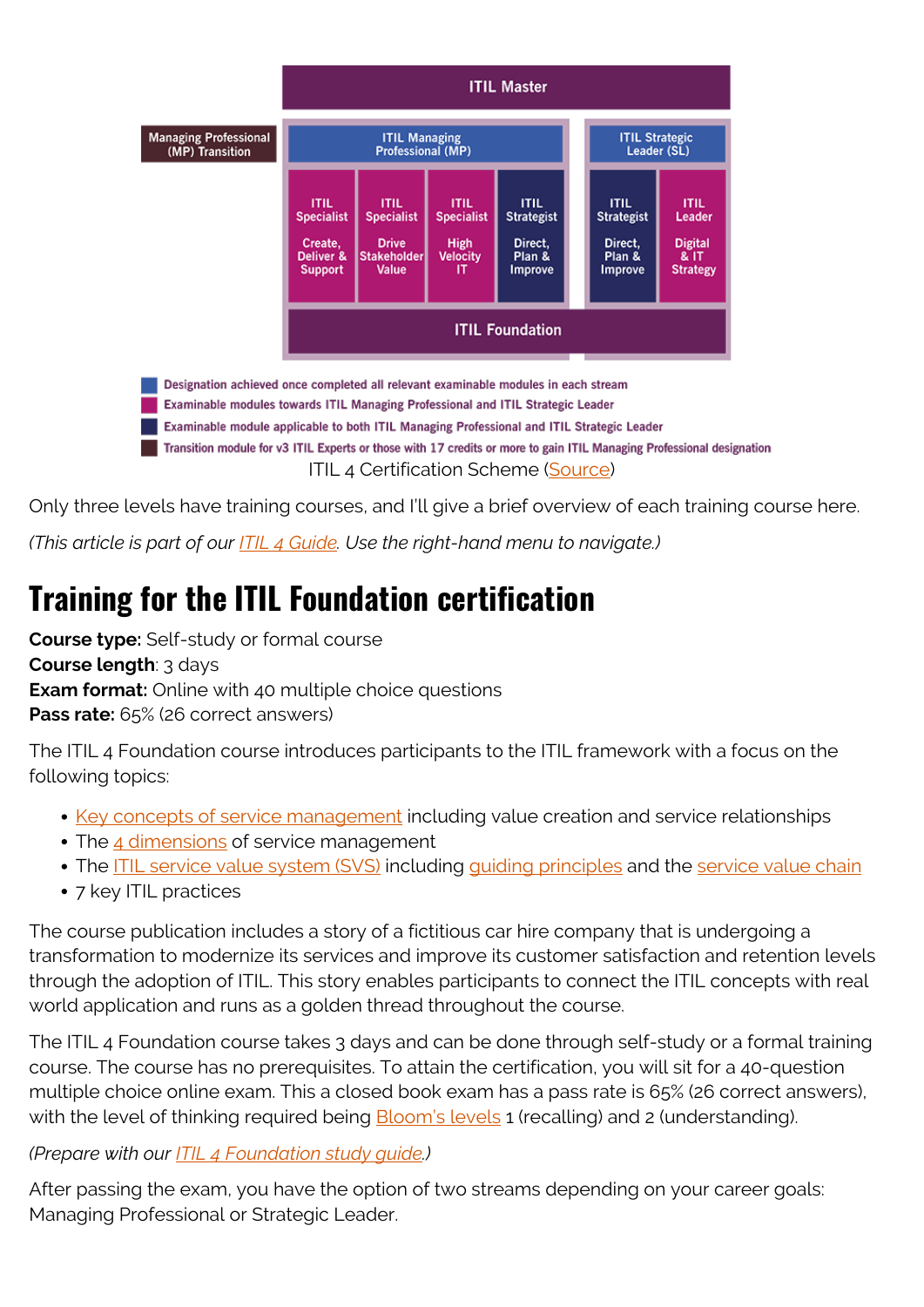

## **Training for the ITIL Managing Professional**

**Course type:** Accredited training course **Course length:** 3 days per stream; 12 days for full 4-stream certification **Exam format:** Closed book exam with 40 multiple choice questions **Pass rate: 70%** (28 correct answers)

The ITIL Managing Professional stream provides practical and technical knowledge about how to run successful IT enabled services, teams, and workflows. There are four courses within this stream:

- Create, Deliver & Support (CDS)
- Drive Stakeholder Value (DSV)
- High Velocity IT (HVIT)
- Direct, Plan & Improve (DPI)

The Managing Professional stream course duration runs for 3 days per each. At the end of the course, learners sit for a closed book certification exam of 40 multiple choice questions with a pass rate of 70% (28 correct answers). The level of thinking required is Bloom's level 2 (understanding) and 3 (application). Learners must attend an accredited training course (no self-study). One must pass all four courses to attain the ITIL Managing Professional designation.

To facilitate transition for learners of the previous [ITIL v3 courses into ITIL 4](https://blogs.bmc.com/blogs/itil-4-vs-itil-v3/), anyone who had attained ITIL Expert certification or over 17 credits in the ITIL v3 intermediate courses was eligible to sit for ITIL 4 Managing Professional Transition examination. This exam covered elements from ITIL 4 Foundation and the four Managing Professional courses.

Now, let's look at each stream.

## **ITIL Specialist: Create, Deliver & Support (CDS)**

This course builds on the ITIL 4 Foundation concepts by providing learners with an understanding on how to integrate different value streams and activities to create, deliver, and support IT-enabled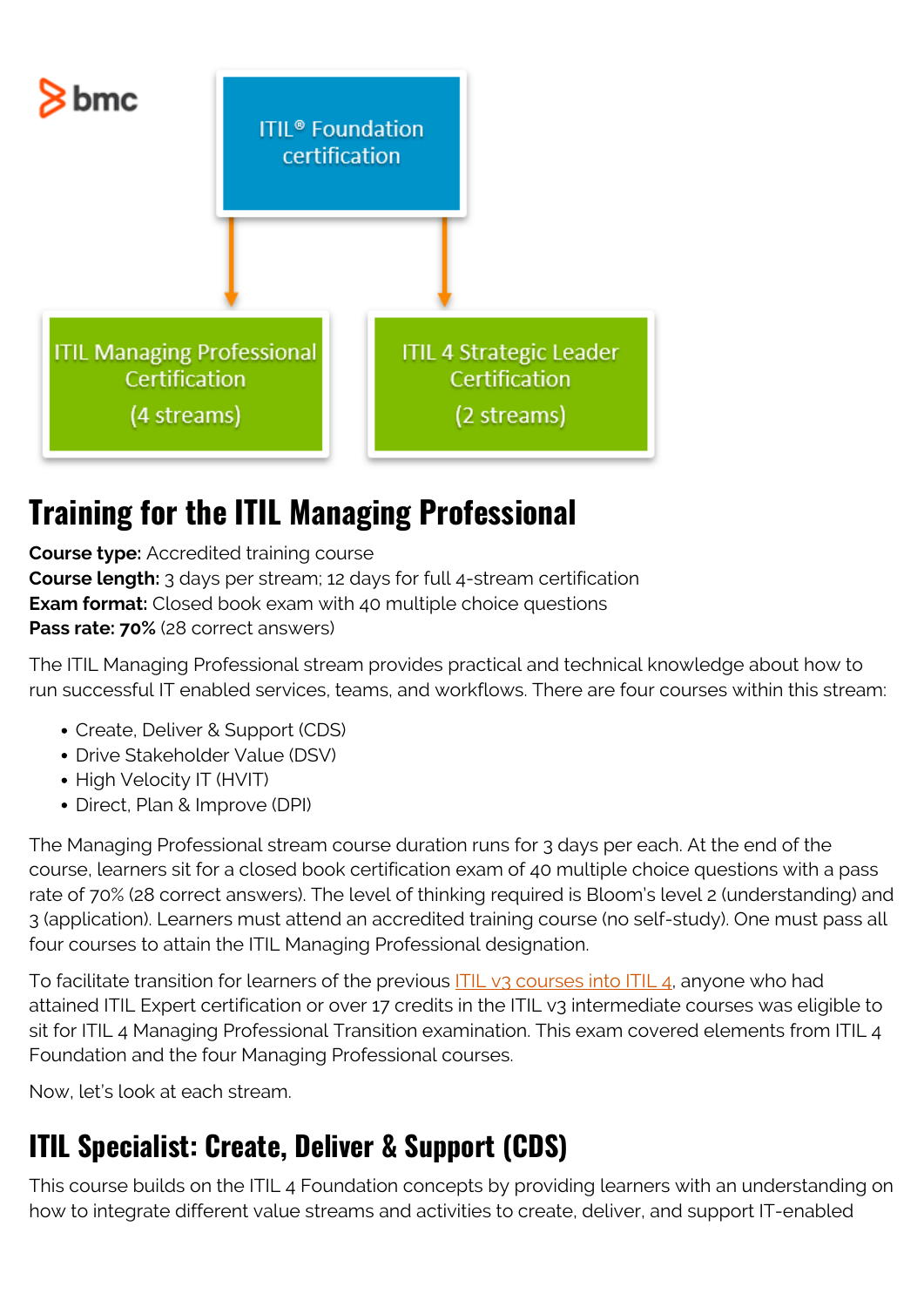products and services. The CDS course also covers relevant practices, methods, and tools, including methods on service performance, service quality, and improvement.

**Target audience:** The CDS is aimed at ITSM practitioners managing the operation of IT-enabled and digital products and services, and those responsible for the end-to-end delivery.

The topics covered in this course include:

- How to plan and build a service value stream to create, deliver, and support services
- How relevant ITIL practices contribute to creation, delivery, and support across the SVS and value streams
- How to create, deliver, and support services

## **ITIL Specialist: Drive Stakeholder Value (DSV)**

This course builds on the ITIL 4 Foundation concepts by providing learners with an understanding of all types of engagement and interactions between a service provider and other stakeholders (such as customers, users, suppliers and partners). The concepts covered include communication, customer experience (CX), user experience (UX), [service level agreements \(SLAs\),](https://blogs.bmc.com/blogs/sla-template-examples/) and customer journey mapping. DSV focuses on the conversion of demand into value via IT enabled services.

**Target audience:** The course is targeted at ITSM practitioners who interact with stakeholders, are responsible for the customer experience, and manage supplier and partner relationships.

The topics covered in this course include:

- How customer journeys are designed
- How to target markets and stakeholders
- How to foster stakeholder relationships
- How to shape demand and define service offerings
- How to align expectations and agree details of services
- How to onboard and offboard customers and users
- How to act together to ensure continual value co-creation (service consumption / provisioning)
- How to realize and validate service value

## **ITIL Specialist: High Velocity IT (HVIT)**

This course builds on the ITIL 4 Foundation concepts by providing learners with an understanding of the ways in which digital organizations and digital operating models function in high velocity environments, focusing on rapid delivery of products and services to obtain maximum value. It also covers:

- Working practices such as [Agile and Lean](https://blogs.bmc.com/blogs/design-thinking-vs-lean-vs-agile/)
- Technical practices and technologies such as [cloud,](https://blogs.bmc.com/blogs/saas-vs-paas-vs-iaas-whats-the-difference-and-how-to-choose/) [automation](https://blogs.bmc.com/blogs/it-automation/), and [automatic testing](https://blogs.bmc.com/blogs/testing-automation/)

**Target audience:** The course targets ITSM managers and practitioners involved in digital services or digital transformation projects working within or towards high velocity environments.

The topics covered in HVIT include:

Concepts regarding the high-velocity nature of the digital enterprise, including the demand it places on IT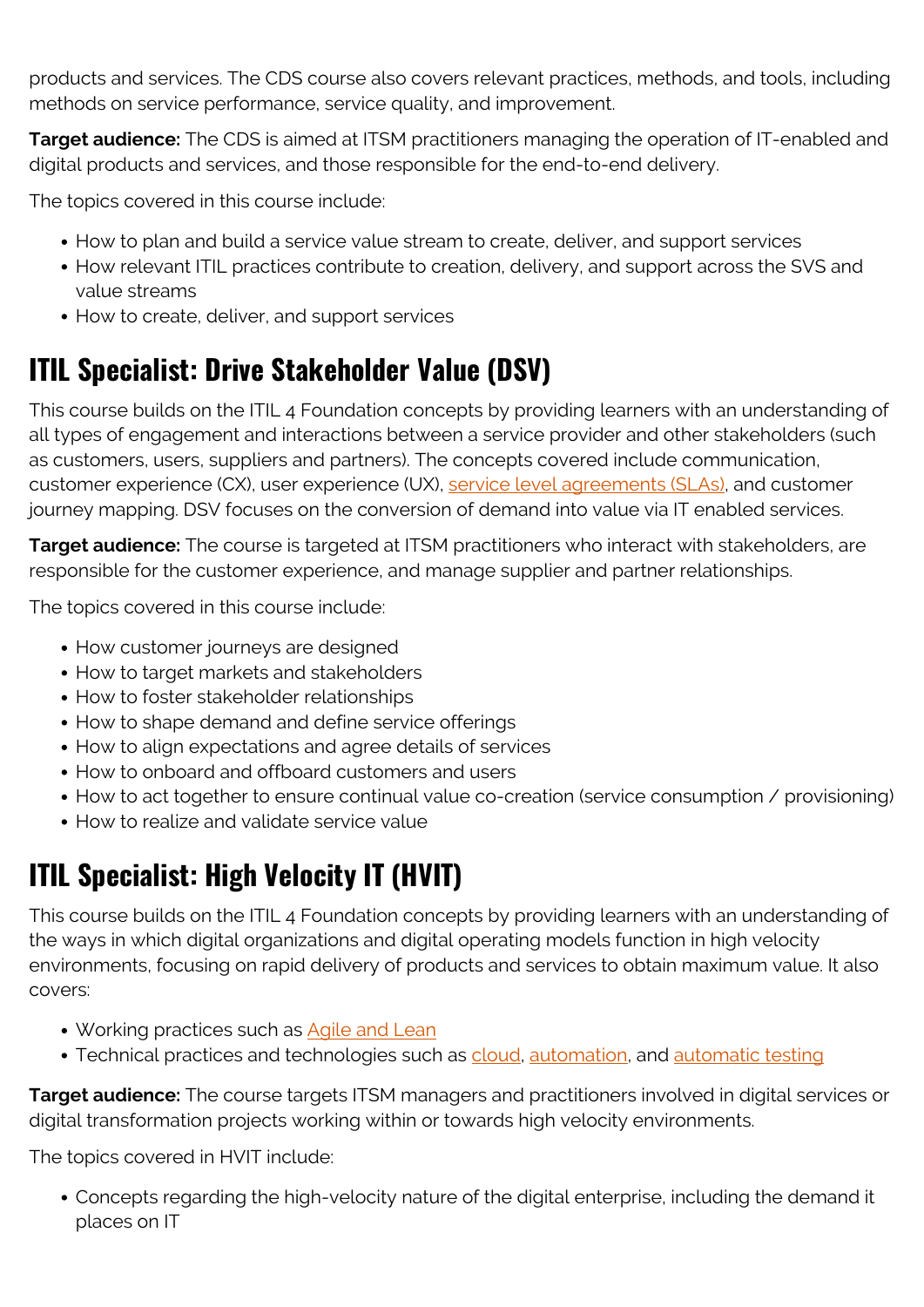- The digital product lifecycle in terms of the ITIL 'operating model'
- The importance of the ITIL Guiding Principles and other fundamental concepts for delivering high velocity IT
- How to contribute to achieving value with digital products

### **ITIL Strategist: Direct, Plan & Improve (DPI)**

This course builds on the ITIL 4 Foundation concepts by providing learners with the practical skills necessary to create a 'learning and improving' IT organization, with a strong and effective strategic direction. It covers the influence and impact of Agile and Lean ways of working, and teaches a practical and strategic method for planning and delivering continual improvement with necessary agility.

**Target audience:** Unlike the previous three streams, this strategic course for DPI is targeted at managers of all levels involved in shaping direction and strategy or developing a continually improving team.

The topics covered in DPI include:

- The key concepts of Direct, Plan & Improve
- The scope of what is to be directed and/or planned, and know how to use key principles and methods of direction and planning in that context
- The role of [GRC \(Governance, Risk and Compliance\)](https://blogs.bmc.com/blogs/grc-governance-risk-compliance/) and know how to integrate the principles and methods into the SVS
- How to use the key principles and methods of continual improvement for all types of improvements
- How to use the key principles and methods of communication and [Organizational Change](https://blogs.bmc.com/blogs/organizational-change-management/) [Management](https://blogs.bmc.com/blogs/organizational-change-management/) to direction, planning, and improvement
- How to use the key principles and methods of measurement and reporting in direction, planning and improvement
- How to direct, plan, and improve value streams and practices

### **Download Now: ITIL 4 Best Practice e-Books**

These all-new for 2020 ITIL e-books highlight important elements of ITIL 4 best practices. Quickly understand key changes and actionable concepts, written by ITIL 4 contributors.



[Free Download ›](https://www.bmc.com/forms/itil-free-ebook.html)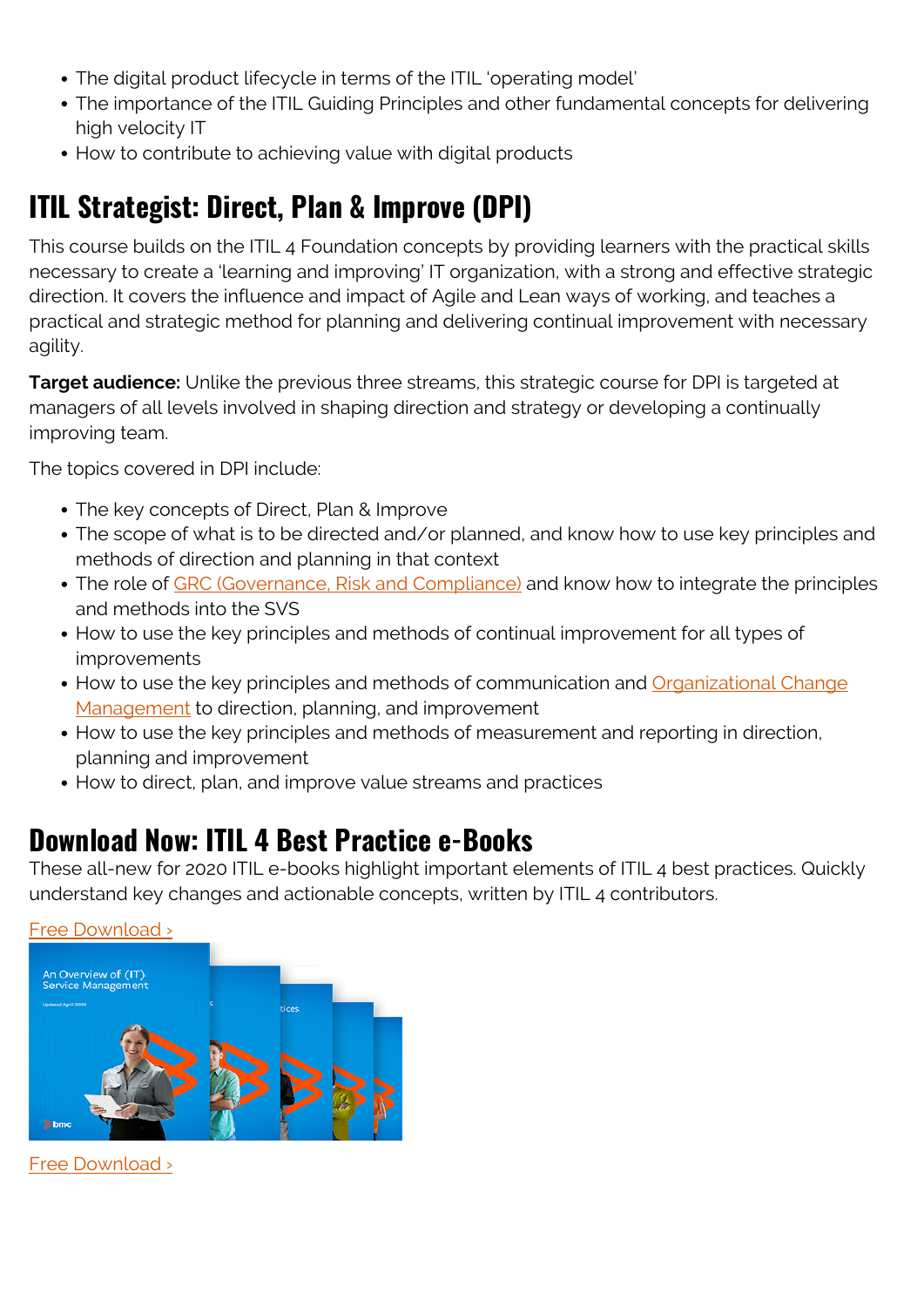# **Training for the ITIL 4 Strategic Leader certification**

[The ITIL 4 Strategic Leader stream](https://blogs.bmc.com/blogs/itil-strategic-leader-certification/) provides learners with the understanding of how IT influences and directs business strategy. There are two modules associated with this stream:

## **ITIL Strategist: Direct, Plan & Improve (DPI)**

This is the same course as mentioned in the ITIL Managing Professional stream.

## **ITIL 4 Leader: Digital & IT Strategy (DITS)**

#### **Course type:** Accredited training course

**Format:** Two parts: an open-book case study assessment and a closed book exam with 30 questions

This course builds on the ITIL 4 Foundation concepts by providing learners with an understanding of the alignment of digital business strategy with IT strategy. DITS also teaches the use of ITIL framework to support organizations in their digital transformation journey by providing a structured and flexible approach for addressing service management challenges and utilizing the potential of modern technology to get the most value from digital technology.

**Target audience:** DITS is aimed at those in top management and others who are aspiring to become leaders.

DITS covers the following topics:

- The use of the ITIL guiding principles in Digital and IT Strategy decisions and activities
- How to leverage digital strategy to react to digital disruption
- The relationship between the concepts of Digital and IT Strategy, the service value system, and the service value chain, and how to utilize them to create value
- How an organization uses Digital and IT Strategy to remain viable in environments disrupted by digital technology
- Strategic approaches made possible by digital and information technology to achieve customer/market relevance and operational excellence
- The risks and opportunities of Digital and IT Strategy
- The steps and techniques involved in defining and advocating for a Digital and IT Strategy
- How to implement a Digital and IT Strategy

The DITS certification is unique as it consists of two assessments:

- 1. An open-book case study assessment with three group assignments (or four individual assignments). The total marks are 40, with 30 (75%) being the pass criteria. The level of thinking required is Bloom's level 4 (judgement).
- 2. A closed book examination containing 30 questions, with a pass rate of 21 marks (70%). The level of thinking required is Bloom's level 2 (understanding) and 3 (application).

## **Related reading**

- **[BMC Service Management Blog](https://blogs.bmc.com/blogs/categories/itsm/)**
- [ITIL Certifications: A Complete Introduction](https://blogs.bmc.com/blogs/itil-certifications/)